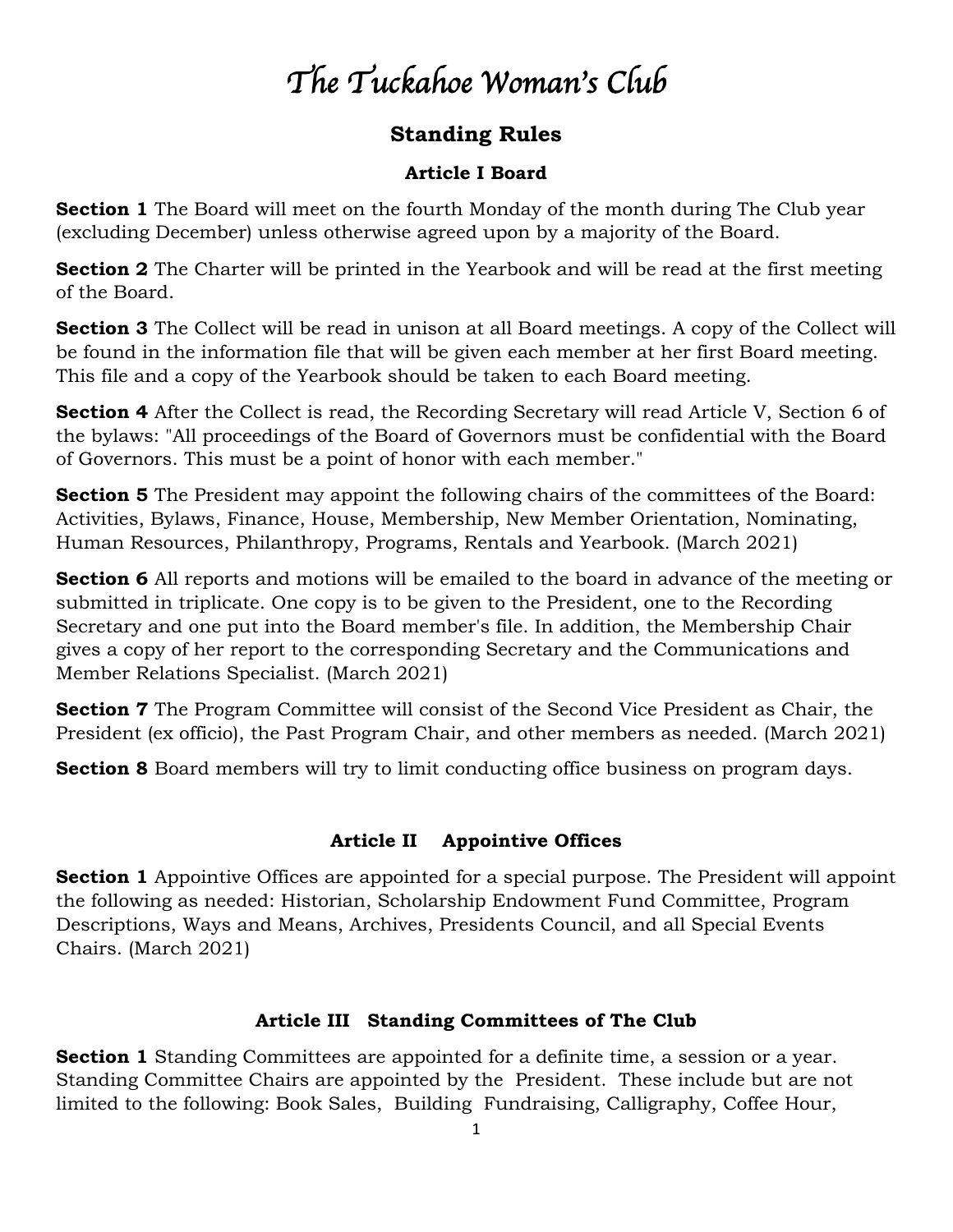Fashion Coordinator, Flower Arrangements, Flower Distribution, Garden and Grounds, Guest Cards, Hearing Devices, Hostesses, Library, Luncheons, Music, Photography and Volunteer Coordinator according to the needs of the President and/or Board. (March 2021)

**Section 2** In years ending in 0 and 5 the President will appoint a long-range planning committee for a  $12 - 18$  month term. (November 2011)

**Section 3** Committee orientation will be at the discretion of the President. Annual reports from the Standing Committees are due to the Communications and Member Relations Specialist on April 1 of each year unless otherwise specified. (March 2021)

#### **Article IV Finance**

**Section 1** The Finance Committee will be composed of the two Finance members-at-large of the Board of Governors, the Treasurer, and the Assistant Treasurer. If not represented within the aforementioned group, also included will be the Rentals, Philanthropy and Human Resources Chairs, all of whom are members-at-large of the Board of Governors. The President will appoint the Finance Committee Chair from among the Committee members. The President will serve as an ex officio member on this committee. The Club Manager and bookkeeper will attend the meetings, as requested. The Treasurer shall present the budget for the following year to the Board at the April Board Meeting. (March 2021)

**Section 2** The Finance Committee will meet prior to the Board meeting each month. (September 2007)

**Section 3** The Treasurer, the Assistant Treasurer and the Club Manager shall have the responsibility of drafting and preparing the budget for approval by the Finance Committee, with final approval by the Board of Governors at the April Board meeting. (March 2021)

**Section 4** All Standing Committees will submit their anticipated budget requests for review by the Finance Committee at the time the budget is being drafted in February/March, with any additional requests made prior to the submission of the budget to the Board at the April meeting. (March 2021)

**Section 5** The Philanthropy Chair will make recommendations to the Board by the March meeting concerning the disbursement of the budgeted philanthropy funds. (March 2021)

**Section 6** All committee chairs, except the House Committee, will seek approval from the finance Committee for expenditures exceeding \$150 over the budgeted amount, and will submit a written request to the Finance Committee specifying the purpose of the request and giving an estimate of the amount necessary. The House Committee will seek approval for expenditures exceeding \$500 over budgeted amount. If the Finance Committee approves the request, it will be submitted to the Board of Governors for review and approval. (March 2021)

**Section 7** In the case of an emergency, the Finance Committee may approve immediate repair or purchase of needed equipment. This will be presented at the following Board meeting for ratification.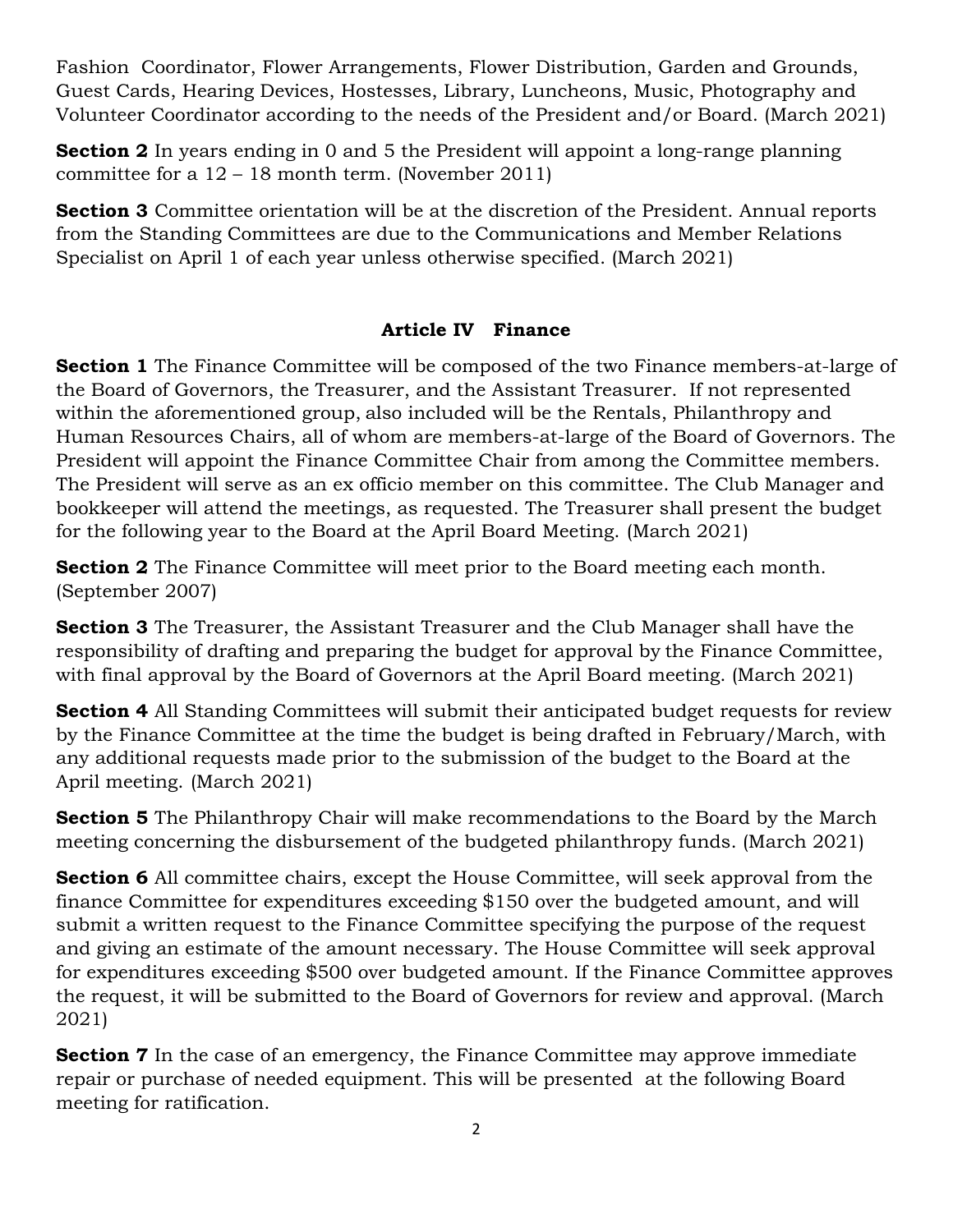**Section 8** All payments made for Club obligations should be paid by The Club with the approval of the President, Treasurer or Assistant Treasurer. (November 2011)

**Section 9** All bills presented to the Treasurer for payment will be accompanied by a designated form requesting payment with receipt(s) attached. If receipt is unavailable at the time the payment is requested, it will be attached to the request form when it arrives and given to the Treasurer for review. (March 2021)

**Section 10** The Finance Committee and the Club Manager will review all Club policies with the insurance agent based on the expiration of each policy. The Finance Committee and the Club Manager will conduct a formal review of The Club's investment status (including asset allocation and performance) with the investment advisor at least annually. The investment performance will be reported to the Finance Committee monthly. (March 2021)

**Section 11** No Club member shall be paid. Any member who becomes an employee of The Club will be given a leave of absence from membership without payment of dues during the term of her employment. (April 2007)

**Section 12** The Assistant Treasurer in conjunction with the Club Manager will maintain records of dues payments. This begins when the bills are sent to members on March 1 and ends when all dues have been received. All checks are deposited remotely in the appropriate bank account, deposits recorded, and printout of deposits given to the Club Manager. A running total of remote deposits is maintained. (March 2021)

#### **Article V Human Resources**

**Section 1** The Human Resources Committee is comprised of the President, the two Finance members-at-large, and the two House Committee members-at-large. The Chair of the Human Resources Committee is appointed by the President. The Human Resources Committee is guided by the Human Resources Policy which is approved by the Board of Governors. The Human Resources policy may be changed at any Board of Governors meeting with a 2/3 vote of the Board. (March 2021)

**Section 2** The Human Resources Committee will recommend all salary raises and bonuses and present such recommendations to the Board of Governors for action. (November 2011)

**Section 3** The Human Resources Committee is responsible for interviewing applicants and for hiring the Club Manager. The committee also assists the Club Manager with the hiring of the Communications and Member Relations Specialist. The Human Resources Committee assists the Club Manager with any difficult Human Resources issues. (March 2021)

#### **Article VI Guests**

**Section 1** Except for closed meetings, all members, active, associate, nonresident and legacy, may bring five guests per year, the year being October 1 to May 31. No more than three may be in-town guests. An out-of-town guest is one who resides 50 miles beyond the city limits. Daughters who are not members are considered guests. (March 2021)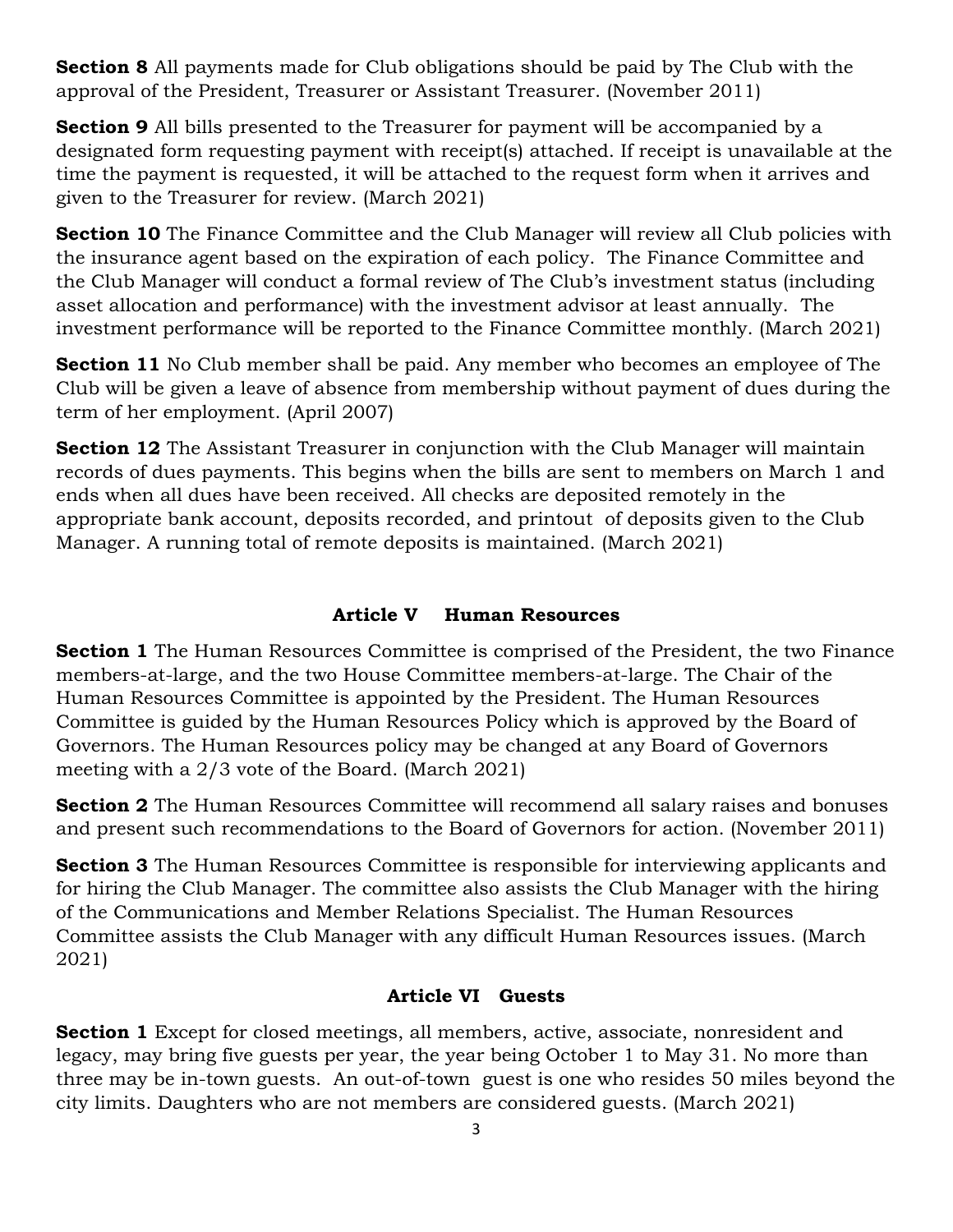#### **Section 2** GUEST BOOK

- A. All guests must be registered at the reception table.
- B. Guests must be registered only for Wednesday morning meetings (i.e. not luncheons, evening programs, art reception). (January 2019)

#### **Section 3** RESTRICTIONS AND PRIVILEGES

- A. The first meeting of the year, the business meeting, the annual meeting and other meetings as announced in the Yearbook are for members only.
- B. A member may not invite a guest who has previously attended two program meetings during the current season. It is the member's responsibility to know the current status of a guest's attendance. This does not apply to husbands and invitations from the Board of Governors.
- C. The President and the First Vice President may have the privilege of one extra guest for each program.
- D. Board members may have two extra guests per year for either in-town or out-of-town guests.
- E. The Day Chair and the Vice Chair may have one extra guest for the year. All standing committee chairs and co-chairs may each have one extra guest per year. (March 2021)
- F. Honorary members have the privilege of bringing a guest to all of the program meetings of The Club, except closed meetings.
- G. Past presidents may have two extra guests each year for the length of their membership.
- H. At their discretion, The Board of Governors and/or the President may issue invitations as a public relation service. Names of these guests must be registered at the reception table. Invitation cards are available in the office. (January 2019)

#### **Article VII Programs**

**Section 1** The President, with suggestions from the Program Chair, selects the Chair and Vice Chair of the Day. (March 2021)

**Section 2** Auditorium doors will not open before 9:30 AM on the day of the Wednesday meetings. Members may save no more than two seats, including her own. If the President states that the Board will have designated seats, they will be notified. If Board members cannot attend on the specified date, they are to notify the Office. The President may also have designated seats for past Presidents at any given program. (May 2019)

**Section 3** An allotment will be given to the Chair and the Vice Chair of the Day to provide luncheons for themselves, the speaker, the President, First Vice President, and any designated guest. For the President and First Vice President, the cost of their dinner with the speaker the night prior to each program will be covered as allocated in the budget. Past Presidents will be invited to the Black Tie Dinner preceding the first program of The Club year. (March 2021)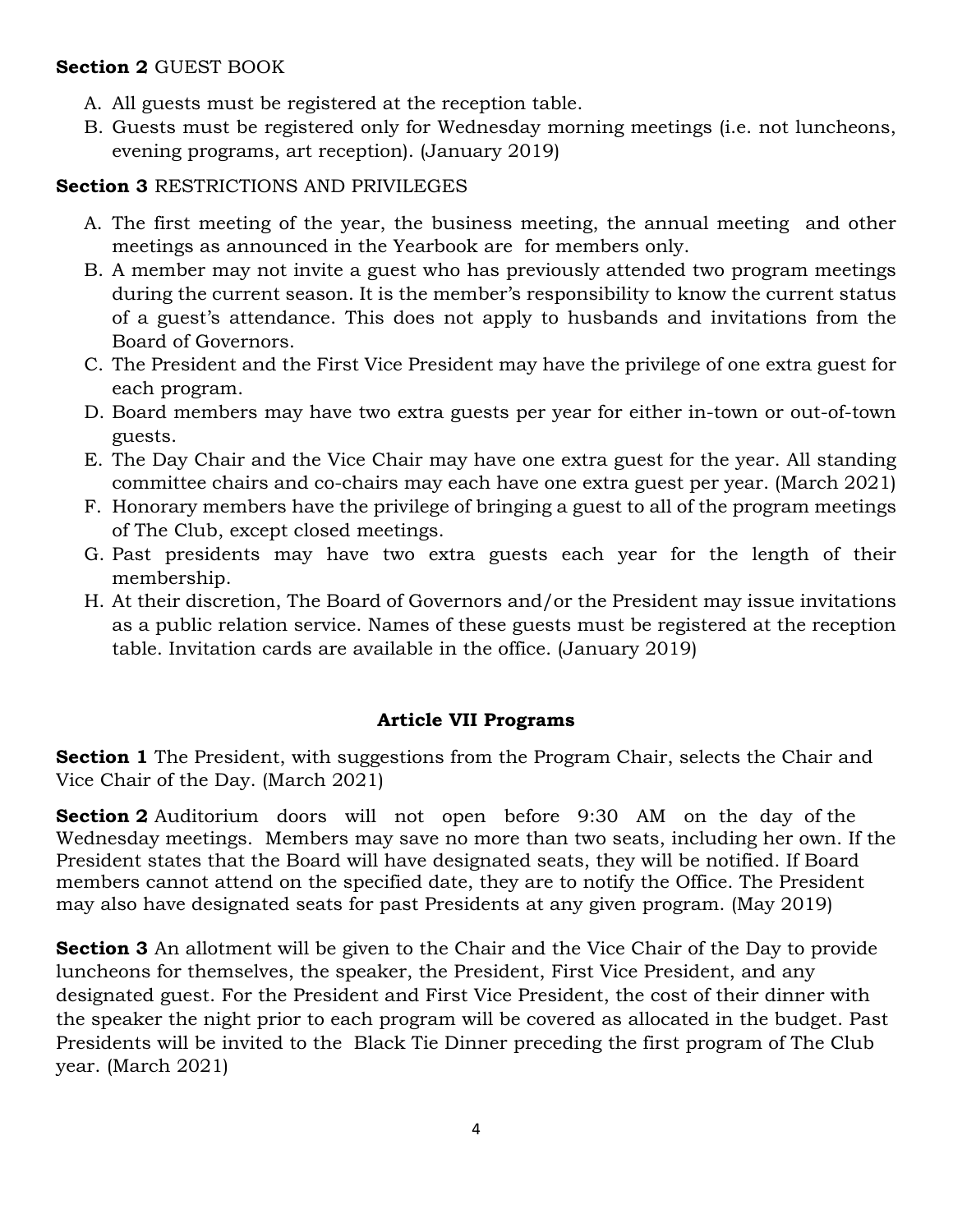**Section 4** At the discretion of the Program Chair, \$500 from the program budget may be allotted to the philanthropy budget for any speaker who is donating his or her services and does not designate a recipient. (March 2021)

**Section 5** The Lois Lacy McGee program is to be presented by a member or member's relative whose honorarium of \$500 is to be donated to a 501(c)(3) recipient of the speaker's choice and the Scholarship Endowment Fund of TTWC. (January 2019) (May 2019)

**Section 6** The Tuckahoe Woman's Club does not give endorsements.

**Section 7** For the convenience of the members, speakers may offer their publications for sale before and/or after a program if the following conditions are met: (March 2014)

- A. Sale of materials is not promoted as part of, or during, the program. Only the President or designated Tuckahoe Woman's Club member may make the announcement pertaining to sales.
- B. The speaker must provide for the transportation and the sale of the materials and contribute 10% of the sales to the Scholarship Endowment Fund. (November 2011)
- C. The First Vice President and the President must give approval prior to the sale.

**Section 8** The program year will consist of up to 25 programs. The week that a program is not offered will be determined by the Second Vice President with the consent of the President. (November 2011)

## **Article VIII Luncheons and Dinners**

**Section 1** The President, the First Vice President, the Chair and Vice Chair of the Day, the speaker and designated guests will be guests of The Club for luncheons. All Past Presidents are guests at the Maria Starke luncheon. (March 2021)

**Section 2** Attendance at Club luncheons and dinners shall be limited to the maximum capacity determined by the established table floor plan developed for that purpose.

#### **Article IX Membership**

**Section 1** Membership applications will be available to members in the office and on The Tuckahoe Woman's Club website. They are due in the office by the first Wednesday of November, January and March. (October 2019)

**Section 2** At the Board of Governors regular November, January and March Board meetings, the applications will be reviewed and acted upon. Applicants accepted by the Board for membership will be selected by random drawing for posting to the waiting list. (October 2019)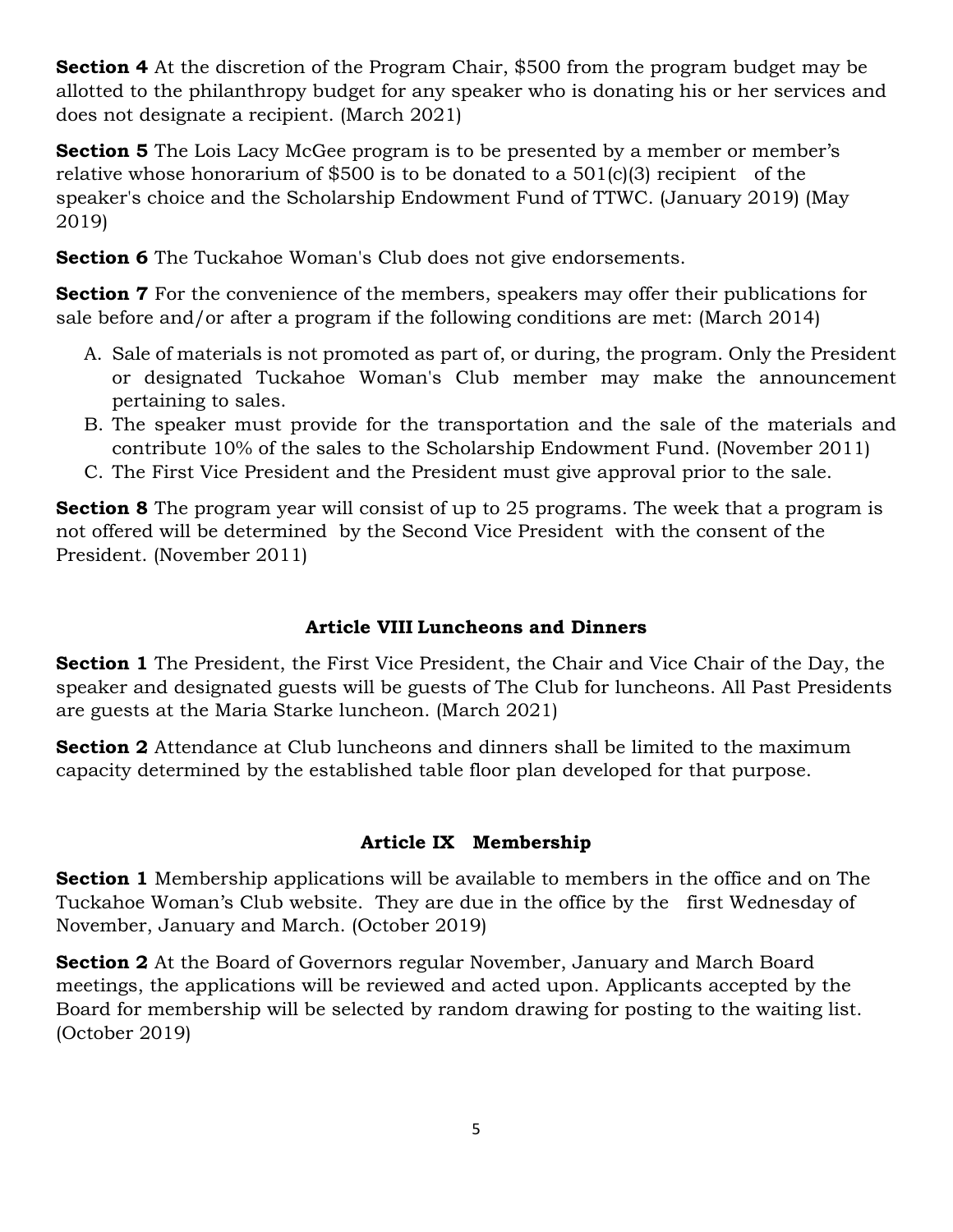**Section 3** Applicants failing in election may be proposed for membership again the following year. This applies to applications that are in order technically but turned down for other reasons.

**Section 4** All active membership vacancies in The Club will be filled from the waiting list. Dues statements will be emailed to the newly admitted members. (May 2019)

**Section 5** Additional active membership vacancies will be filled as resignations are received from the membership after the date of April 15 until June 15. (November 2011)

**Section 6** Final date for payment of annual dues is April 1. A \$50 penalty plus annual dues will be assessed after April 1. At the May Board meeting the Board will determine if there are any members who have not met their dues requirement. Members may be dropped from membership by the Board of Governors, according to the Bylaws, Article I, Section III. (May 2019)

**Section 7** If a sponsor or co-sponsor dies prior to her applicant's review by the Board, her sponsorship is valid. (October 2019)

**Section 8** A member of the Board of Governors of The Club may sponsor or co-sponsor an applicant for membership in The Club after having known her for a minimum of one year. Board members must recuse themselves from voting for any applicants they are sponsoring or co-sponsoring. A board member may also present a legacy application. (October 2019)

**Section 9** An applicant for membership will be known personally by her sponsors. The duty of the main sponsor, or one of the two co-sponsors, is to inform the members of the Board of Governors in writing concerning the eligibility of the candidate. It is the responsibility of the sponsors to have her meet at least three of the Board members. It is important that Board members wear their nametags at all coffee hours. (October 2019)

**Section 10** Membership vacancies will be filled beginning April 1, in the following order:

- A. Any employee of The Club who was a former member and resigns from her job and wishes to return to active membership. (March 2021)
- B. Nonresident members requesting active membership.
- C. Legacy members requesting active membership. (October 2019)
- D. Legacy members (over 35 years old) applying for new membership. (October 2019)
- E. Former members in good standing requesting reinstatement.
- F. Waiting list. (May  $1 -$  June 15)

**Section 11** The waiting list for membership will be posted on the bulletin board at every meeting. The waiting list will be unlimited.

**Section 12** After a name has been voted upon and the candidate becomes a member in good standing, the application and recommendation letter are to be kept on file. (January 2017)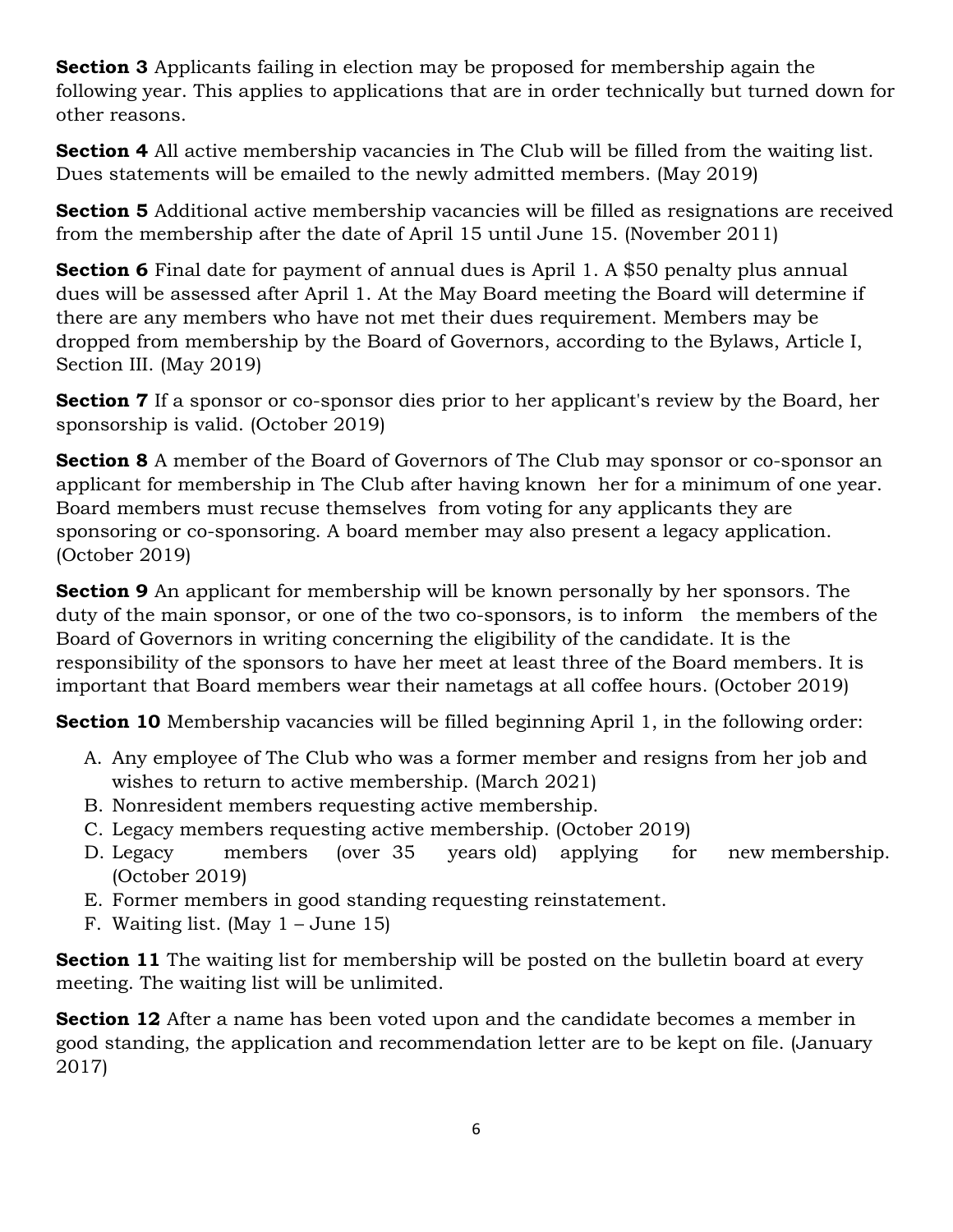#### **Section 13** Sponsoring:

- A. A reinstated member returning to active membership must have one cumulative year at the time of sponsorship to be able to sponsor a candidate for membership. (October 2019)
- B. A nonresident returning to active membership may sponsor if she was active for one cumulative year prior to becoming a nonresident. (October 2019)
- C. A legacy member, who has been a nonresident member and returns and requests active membership, must be an active member for one cumulative year before being eligible to sponsor a candidate for membership. (October 2019)

**Section 14** Mailings for Members: All members may have only one address in the yearbook. An active member may request to have an address other than Richmond listed. All Club mailings to non-resident members must go to her non-resident address. (November 2011)

# **Article X Nominating Committee**

**Section 1** The Nominating Committee shall be comprised of the immediate past president, the five outgoing members-at-large of the Board, and five members elected by the Board from active membership. The President appoints the Chair. (March 2021)

**Section 2** The five members elected by the Board from the active membership shall be chosen in the following fashion:

- A. At the March Board meeting, the current officers, excluding the President, will meet as a committee with the outgoing Second Vice President serving as Chair. (March 2021)
- B. This committee will select fourteen nominees from the active membership to be submitted to the Board at the April Board meeting.
	- i. Current Board members and anyone who has served on the Nominating Committee in the Past five years (with the exception of the five outgoing members-at-large of the Board) are not eligible for consideration.
- C. From the fourteen nominees, five shall be elected by the Board at the April Board meeting. Alternates will be the nominees receiving the next highest number of votes. They will replace any committee members who cannot serve.

**Section 3** The Nominating Committee will not act officially until the names of its members have been posted after the April Board meeting and announced at the last annual meeting of the year. The first committee meeting should be held no later than October 1 and the slate should be completed by the November Board Meeting. (January 2019)

**Section 4** Any Nominating Committee member desiring to be a candidate will inform the Chair and immediately resign from the committee. She will be replaced by an alternate and considered with the other candidates when the completed Nominating Committee reconvenes. (March 2021)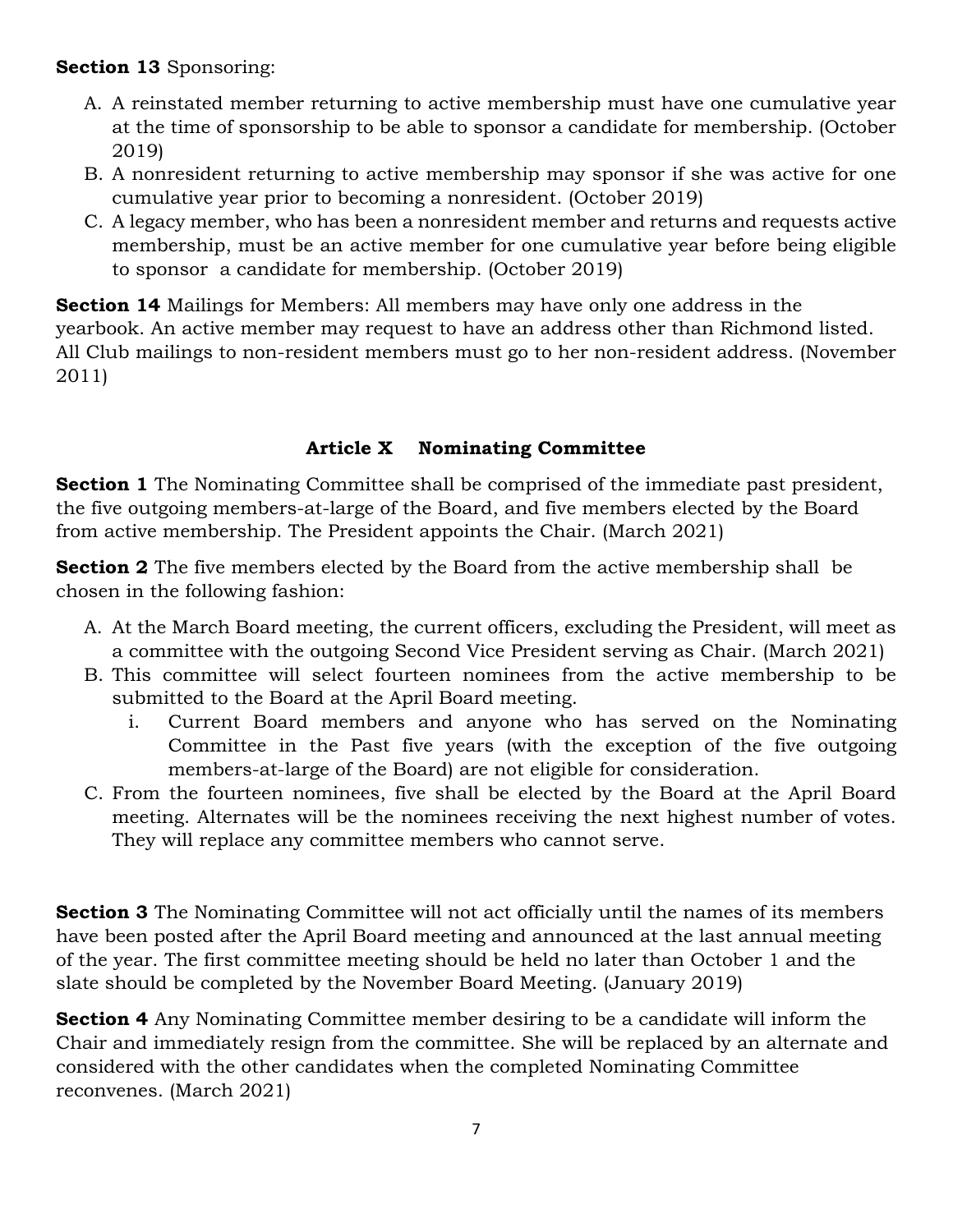**Section 5** The Nominating Committee Chair shall present the new slate of the Board of Governors to the sitting President as soon as determined and before announcing to the sitting Board of Governors. (March 2021)

#### **Article XI Activities**

**Section 1** All Club activities will be presented to the Board of Governors.

**Section 2** All Club activities will be scheduled through the Activities Committee and the Office. If an activity is not offered to the entire membership it will be handled as a rental.

**Section 3** The two Activities members who chair a planned overnight trip for The Club will have their expenses for the trip deducted from the fees paid by members attending the trip. The Activities member who chairs a planned day trip/tour for The Club will have her expenses for the trip deducted from the fees paid by members attending the trip. They shall not incur personal expense as a result of planning or chairing a trip for The Club. Following the termination of a trip the expense account with a financial report signed by the Activities Chair shall be turned over to the Club Manager. (March 2021)

**Section 4** The Club President will have her expenses for day trips and destination trips deducted from the fees paid by members attending the trip. The cost of the destination trip will be based on the price of a double room. (November 2019)

**Section 5** Refund of fees charged to participants for activities involving tours and special programs will not be made, unless there is a waiting list and the reservation can be used by someone else or the Activities Committee, at its discretion, deems a refund appropriate.

**Section 6** A member providing a service to The Club (e.g. teaching a class or workshop) shall not be compensated. A member may be reimbursed for any expenses of materials incurred on behalf of The Club. (April 2007)

**Section 7** The Activities Committee will comprise of four (4) members each serving a twoyear term. The two (2) senior members will serve as Co-Chairs and the two (2) junior members will serve as Vice-Chair. (March 2021)

**Section 8** For all events, a member may register her husband at the member rate. (January 2017)

#### **Article XII Rentals**

**Section 1** Any member request for a Sunday rental shall be scheduled by the Club Manager using strict guidelines. Any Sunday rental by a non-member shall be scheduled only with the approval of the Rental Chair. (March 2021)

**Section 2** The Rental Chair approves rentals to a 501(c)(3) organization at a rate of \$100 above the member rate in all rental categories. (March 2021)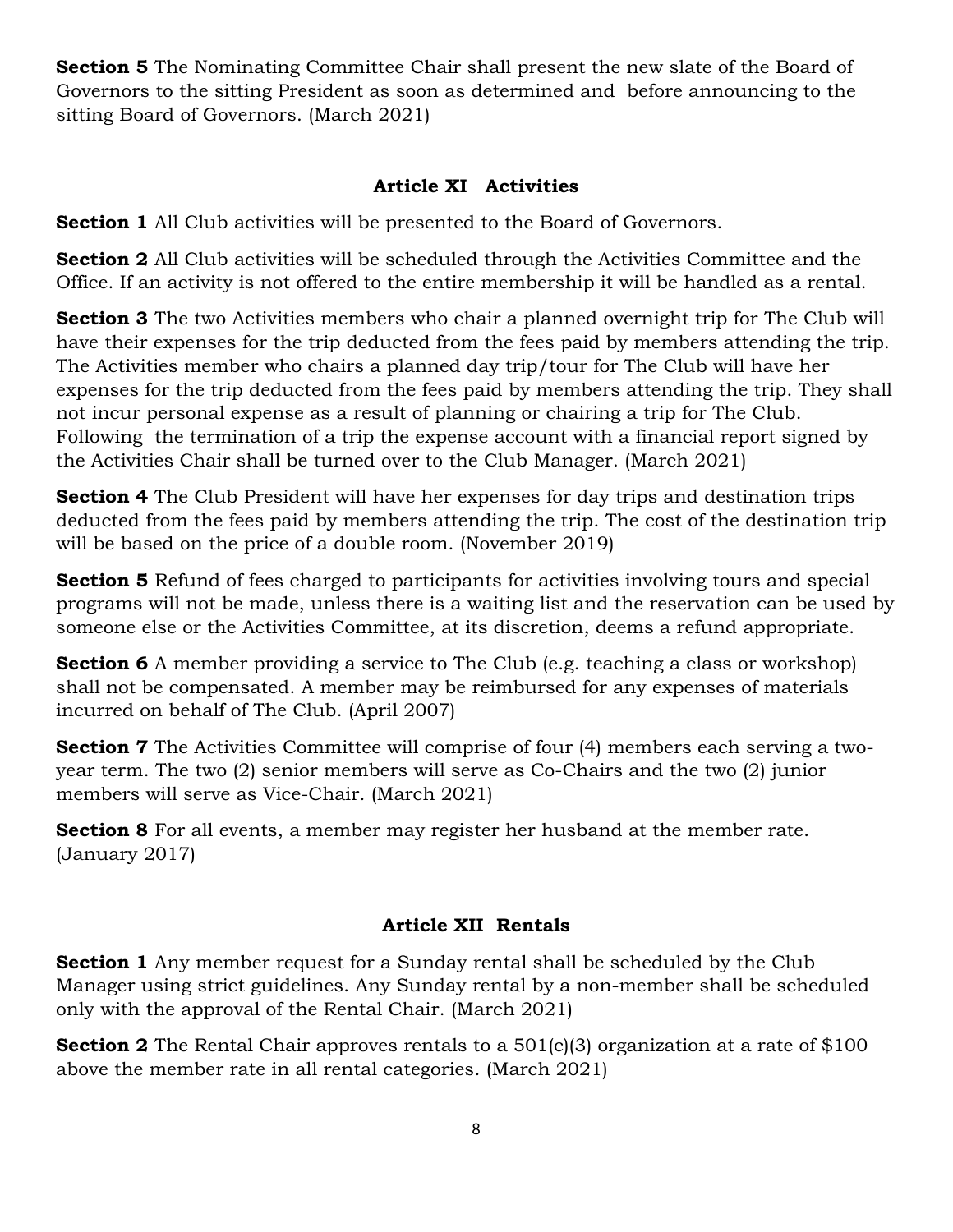**Section 3** All renters will pay a minimum of \$100 per hour for any hours greater than the 8 hours on the day of the rental but \$140 per hour if the additional hours cause the security officer's hours to exceed five hours. (September 2016)

**Section 4** The following applies to the day prior to an event: out of courtesy, our member renters having a personal event may have a weekday set-up time with no charge, subject to Club calendar availability. Nonmembers, organizations and 501 (c)(3) renters may have a weekday set-up time at \$100 per hour, subject to Club calendar availability. These set-up times are not to exceed three hours. (September 2007)

**Section 5** Members and Nonmembers may book rentals more than a year in advance. Once the deposit on a rental is received, a member cannot pre-empt a nonmember confirmed date. (March 2011)

**Section 6** Member rental rates have been extended for both social and professional rentals. (March 2008)

### **Article XIII Yearbook**

**Section 1** The Yearbook Chair will be a member of the Board of Governors. Yearbooks are available for pickup to all members of The Club and one to a registered Parliamentarian. Yearbooks are not sent to any agents of programs, nor may they be given out for any commercial use. (March 2021)

**Section 2** Yearbooks may be exchanged with other clubs at the discretion of the President.

**Section 3** The Yearbook will be posted to [www.thetuckahoe.org](http://www.thetuckahoe.org/) once Yearbooks are distributed (January 2019)

**Section 4** The second year Information Chair becomes the By-Laws and Standing Rules Chair. (March 2021)

# **Article XIV Miscellaneous**

**Section 1** Any motion coming before the membership from the Board for a vote must be submitted in writing in its entirety to the President and Recording Secretary ten days prior to the vote. A copy must be made for the permanent file.

**Section 2** No announcements or sales shall be made that are not pertinent to affairs of The Club except as in Article VII, Section 7 of the Standing Rules. (January 2019)

**Section 3** The Club does not allow agents to quote The Tuckahoe Woman's Club in their publicity unless approved by The Club. (April 2021)

**Section 4** Every Board member will have a copy of the Standing Rules.

**Section 5** During The Club year:

A. No activities other than those connected with The Club may take place in The Clubhouse on Wednesdays until after 1:30 p.m.